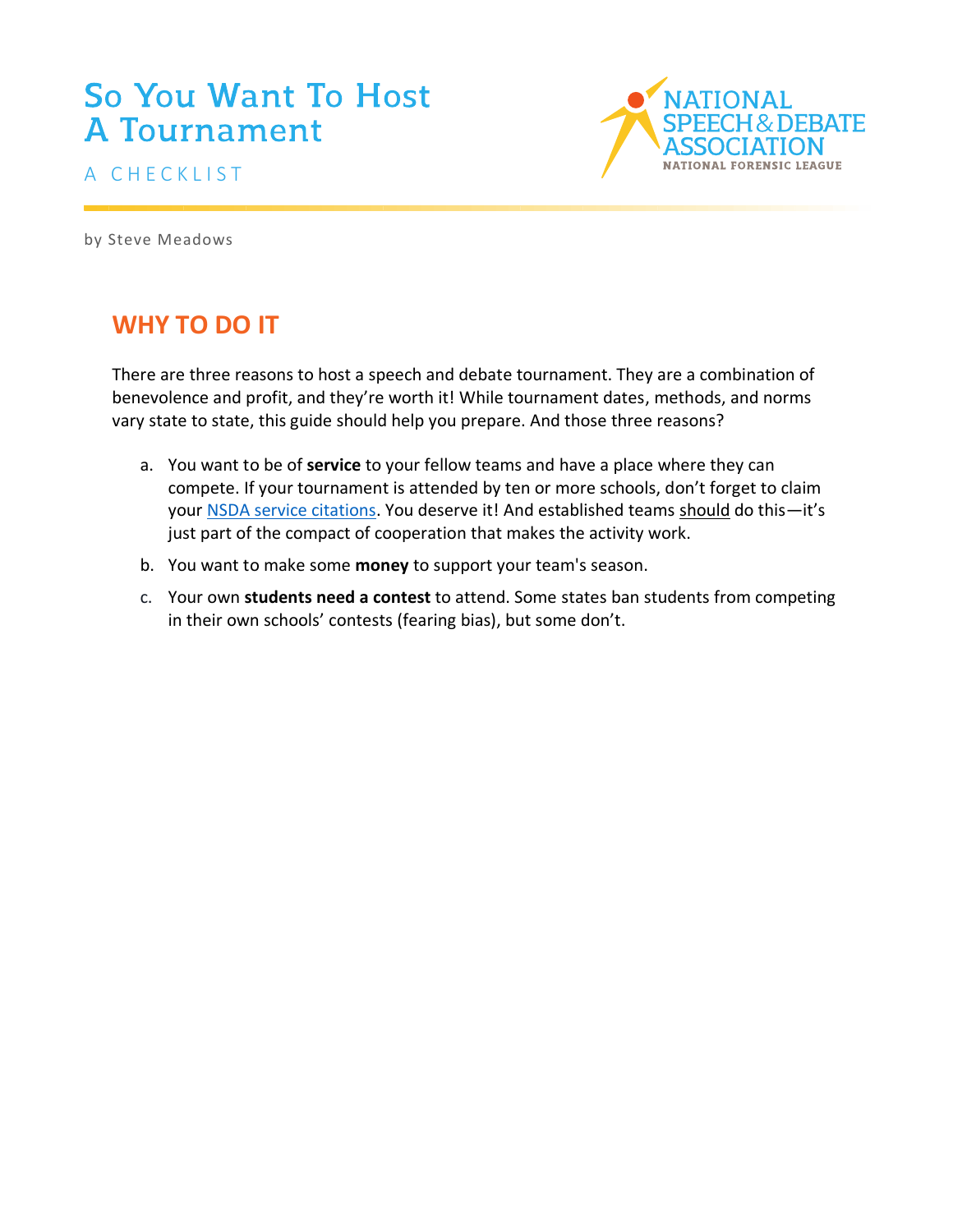

# **TIMELINE**

To do as far ahead of time as you can:

- Contact your NSDA **district chair** or director of your **state organization** and **work out a good tournament date.** Each state has its own process, but some rules of thumb:
	- $\circ$  You'll want to be in the prime "season" of when contests are in your state some states go all year, some have specific months when invitational tournaments (or "locals") happen.
	- o You won't want to go up against another established tournament near yours as you'll dilute both contests' attendance.
	- $\circ$  There may be dates when your region of the state really needs to host a meet, and you may be able to help out your local schools.
- If it's your first time working with tabulation software, ask a friend or your NSDA District Committee if they would be willing to tab your tournament and let you **shadow the process**.
- Once you have your state date set, make sure that one works with your school. Talk to your principal or whoever in administration okays events at the school and get hosting the meet approved. Then **reserve the school for your date. You'll need every inch of it you can get** except the gym—and if you don't have a good place for an awards assembly, you'll need that, too. Be sure you have the following places reserved—**all classrooms and workrooms** (for contest rounds), the **library** (for Extemp prep), the **cafeteria** (for food throughout the day), the **theater** (for awards and any other assemblies, can also be for contest rounds), any **consumer science rooms or other rooms with kitchens** for the judges' lounge, **the office** for registration (can also be done at a table in the lobby).
- **Spread the word**. Again, your state organization can help with this by posting your tournament date on the **state calendar**. You can also go ahead and create a tournament site on [Tabroom.com](https://www.tabroom.com/index/index.mhtml) or whichever online tournament software you are using for the meet; this will autopost your tournament date onto the **software's online calendar**. Buddy up with someone who already hosts in your state and have that coach assist you in creating your tournament site by copying their settings to your new one. This will give you a great head start on getting your tournament set up online, and then you can tweak it to match what you're offering based on the schedule you choose.
- You can also **email individual coaches** with a copy of your tournament invitation. Again, your state league will have email addresses for you or a directory you can use, and you can supplement the mailing list with any pals from out of state as needed. Be sure to communicate to attendees who they contact with accessibility questions.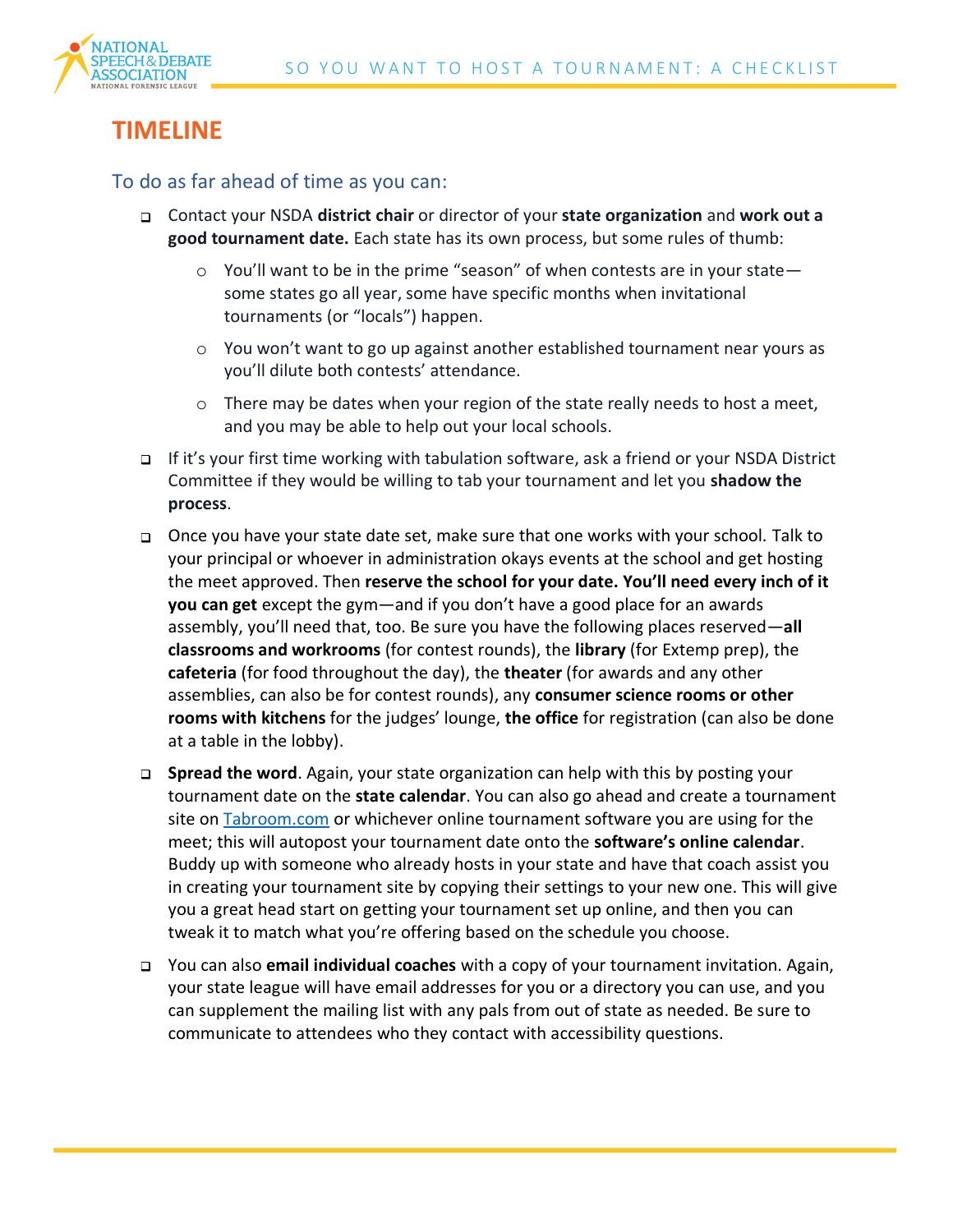

#### **A couple of notes as you plan far ahead of time:**

- You need to **decide what events you're offering.** Do you have room to offer both speech and debate? Some of one and not all? Just one type of event? What's the norm in your area? What events do your students compete in? Again, your state director or your NSDA District Committee can be helpful deciding what to offer. Just be sure to count up how many possible rooms you can hold rounds in before you have the conversation. Walk the halls and look for rooms you didn't know about—Extemp in a bookroom or a small office is hardly unusual, for example.
- **Get parent help established early.** If you don't have a parent group for your team, you at least need to have a "Parent in Charge." My team never had a boosters group, but we had a proud tradition of a Tournament Parent/Guardian who was THE PERSON who ran the hospitality room when we hosted and who organized it beforehand. That person nearly always received our Supporter Award at the end of the year. When that student graduates, that parent will know who to pass it on to. Get this person set up early to organize the food for sale to the students that day, to organize supporters to serve lunch, to assign each team member what to bring or to plan the menu if purchasing food, to organize parents to work the lounge, and to organize when food is to be brought in and where and who will set it up.
- Make a plan for the **physical and emotional safety of your attendees**.
	- o The NSDA encourages tournaments to adopt a [Harassment and Discrimination](https://www.speechanddebate.org/harassment-discrimination-policy/)  [Policy](https://www.speechanddebate.org/harassment-discrimination-policy/) to ensure an atmosphere of mutual respect.
	- $\circ$  Consider offering an equity office where attendees can go for help and support if they have a concern about how they are being treated or witness something in violation of the harassment and discrimination policy. Check with your local leadership about any norms or established equity officers in your area.
	- o Identify your [gender neutral restrooms](https://www.speechanddebate.org/gender-neutral-restroom-best-practices/) and plan to communicate their location(s).
	- $\circ$  You and your students should also know the answers to the questions on the [NSDA's accessible tournament c](https://www.speechanddebate.org/wp-content/uploads/2019_AccessibleTournamentChecklist.pdf)hecklist.
	- o **Make sure you and your students know how to use the school elevator.** Investigate this if you don't and make sure you can obtain a key for the day. And if your school will give you a **master key** to use on tournament day, life will be easier all around.
- **Food plan.** My team members were assigned particular items to bring on tournament day. These could be "three 12-packs of Sprite" or "two dozen nut-free cookies." My Food Parent always had certain people take care of big items—a giant sub cut into small sections for the lounge, pots of soup or chili from parents she knew would make a good batch, large salads, etc. Be mindful of food allergies and dietary restrictions and aim to have something for everyone! Have a plan to indicate allergens and gluten-free, vegan, vegetarian, or other options. We also took care to assign food to everyone but to give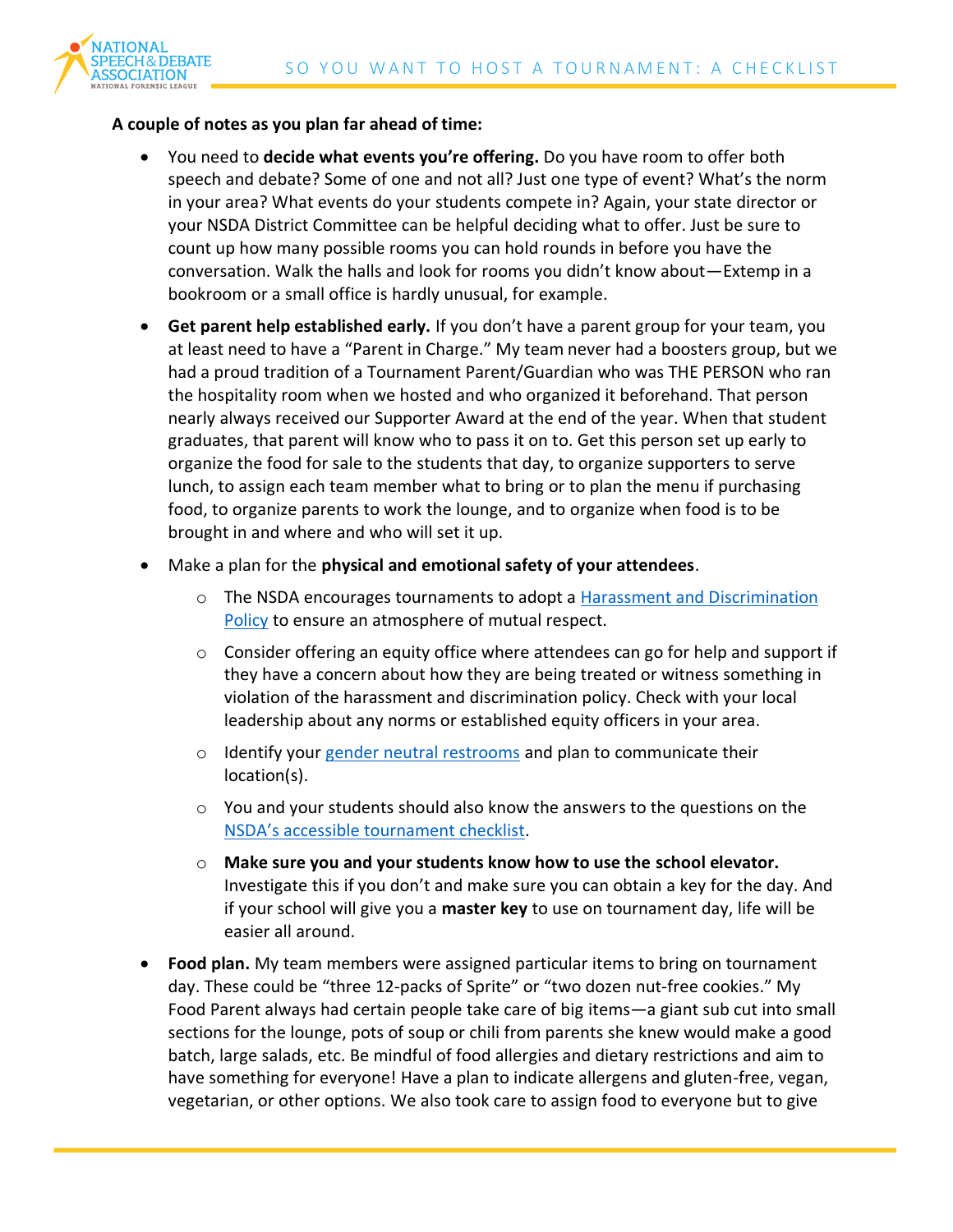

very little for our free-and-reduced lunch kids to bring—that way they weren't burdened but still participated. These items included food we sold in the cafeteria everything but pizza. Many students were assigned to bring water or candy bars. But this made it easy.

A new Kentucky tournament used my checklist this year, but the Parent in Charge decided it would simply be easier if a few volunteers cooked and shopped for it all, so that team just charged each student \$20 for food for the tournament date, and those three supporters did it all. Whatever works.

#### *Additional Hospitality Tips from Hall of Fame Coach Jay Rye:*

*I have found the best way to approach vendors for an ask when dealing with a local tournament is to do it in person. First, approach a Costco or Sam's Club—they frequently have food items that are not "moving" but they need space for incoming inventory. You would be surprised how much you can get at either a reduced price or for free, especially when it is for an educational cause. They will ask for some acknowledgement at the tournament so be prepared to answer how you will let the tournament know that they are helping—this applies to every potential vendor.*

*Next you want to think about bottled water and other drinks. Talk to the local bottling company and see if they could either donate product or give you a reduced rate—both are a tax deduction for them.*

*If you can get product from a local coffee company, that is awesome! As a non-coffee drinker, I am always shocked at how much coffee is consumed at tournaments.*

*Whatever you do, coordinate with your athletic department and their concession stand for football, basketball, whatever sport and see if they will "buy" any product you have leftover. That way you aren't stuck with 25 bags of chips or something. Also, they will probably be willing to let you use their same distributors that have already been negotiated to a reduced rate.*

### To do before, NOT the week of, your tournament.

#### *Don't put these items off until the week of your tournament. Get help.*

- **Get tournament supplies** including poster board and markers, blue tape, pens, master copies of the ballots for each event if using paper ballots, large envelopes or file folders to put school packets into for registration, large envelopes or paper grocery bags to put ballots in for schools to take home, and cash boxes and/or zip bags.
- **Get a trophy sponsor** (\$1,000 covered trophies and custodians for my contest, but it will vary based on what you order plus labor costs). Some schools have also had great success getting trophies paid for by individual sponsors if you can't find one big corporate sponsor.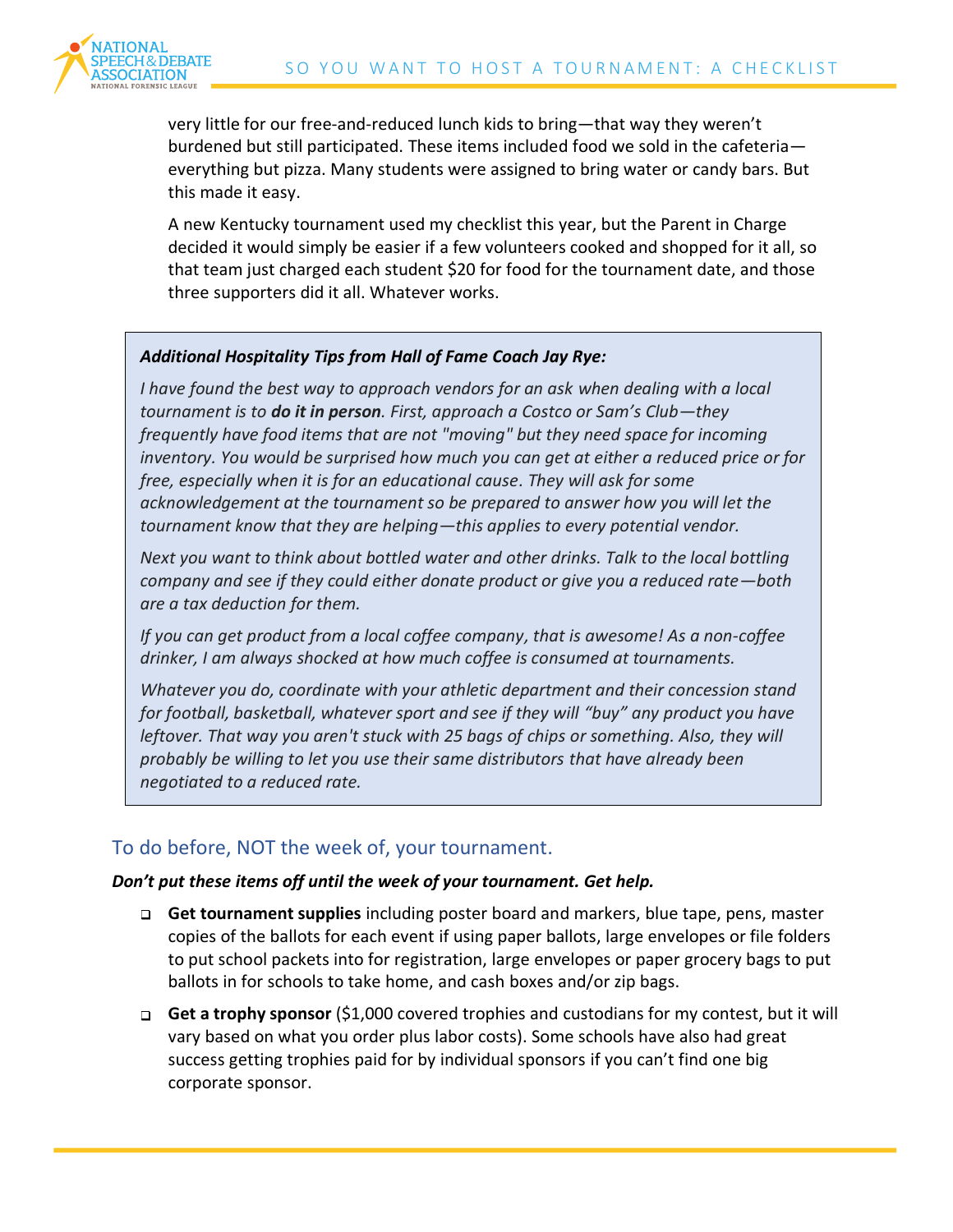

- **Look at each of the rooms you have reserved** for contest rooms and **note rooms too small** for anything but Extemp or other similar events. Debate rooms can be smaller than speech rooms. Note large rooms for popular finals like Humorous and Duo. **Are any rooms not accessible for persons with disabilities?** Input this information into the Rooms section of your software so you're prepped to assign rooms after you pair rounds.
- **Get commitments from as many judges as you can (local judges) for tournament day.** Keep reminding them via email or text message. Don't forget to solicit judges via social media, school email/announcements to faculty/staff, and parent notes. Establish your tournament as your yearly homecoming for your alumni and promote it as such.
- Note which rooms will be used for **Extemp prep and any other special draw rounds** you might need (in Kentucky, we have a Broadcasting event that requires a third round and finals prep room, for example). The library is commonly used. Take these rooms OUT of use for Room Assignments by your tournament software.
- Decide on a **tab room and a judges' lounge**. Take these rooms OUT of use for Room Assignments by your tournament software.
- Decide on a place to hold **awards** and arrange for **sound** if needed.
- **Order trophies** and any other awards you are giving out (gavels for Congress!). The NSDA Trophy Shop has thousands of trophies, medals, and plaques to choose from. Or, you can work with the Trophy Shop to create something new! Learn more at [www.speechanddebate.org/tournament-services.](http://www.speechanddebate.org/tournament-services.)
- Arrange for **custodial help**. You'll need someone to open the school and all the classrooms, someone to be there throughout the day to keep the trash flowing out of the cafeteria as well as handle bathroom stocking, spills, and other needs. You'll also need someone to clean the school afterward. Some teams do this themselves if allowed.

### Tournament Week (a week you and the students stay after school daily to work)

#### Tournament Week Monday/Tuesday:

- **Announce tournament to faculty** and note their rooms will be used. Be sure to remind teachers who object (and some will) that the administrator approved of use of the public property known as their classroom for support of the school's activity, and that it will be used. Reassure teachers that you will make sure it will be taken care of and then make sure you have very responsible students who look out for those rooms in particular!
- Get \$500 in **starting change**: \$400 in singles, \$50 in fives, and \$50 in quarters. Many, many students will arrive at the meet with a \$20 bill.
- Make **finals posters**. We often did themes (movies in the zeitgeist, etc.).
- Obtain a copy of **school maps** to post, print on backs of schematics, etc.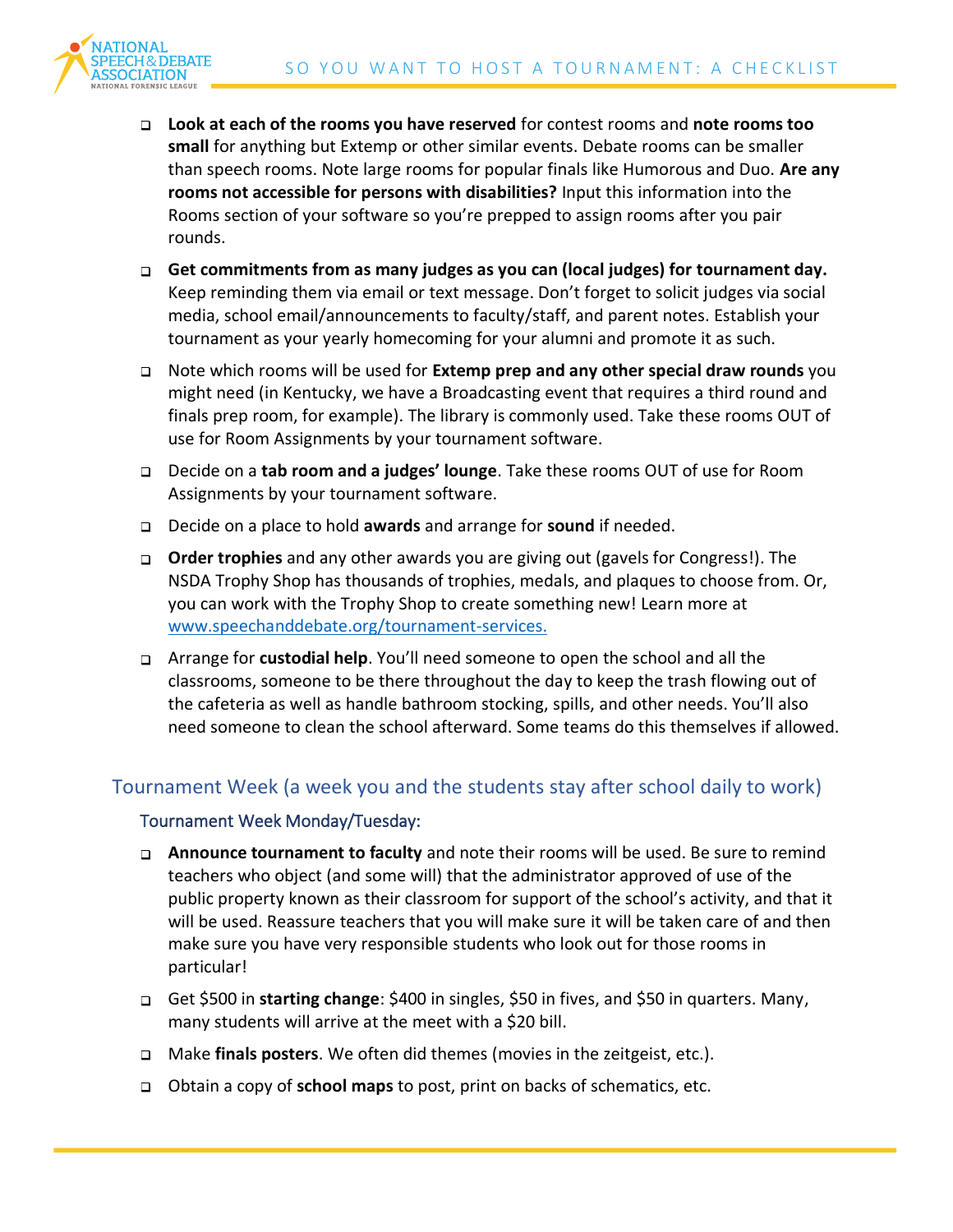

**Make copies of ballots** for the guesstimated number of sections and rounds you'll have for each event if using paper ballots. Add three sections (three judges) per event for finals and an extra set to have on hand as needed.

#### Tournament Week Wednesday:

- **Close registration** at noon. Just do it then. You need to know who's coming by then to prepare many things. You can edit entries with folks as needed afterward.
- Create (or have due if you have others making these) Extemp topics and any other **limited prep topics (**Impromptu topics, World Schools impromptu motions, etc.). Get them prepped and on cards/envelopes and ready to use.
- $\Box$  By now you should know which of your students can be at the meet. My tournaments always had specific jobs for my students who did not compete. Basically, the newbies served as timers for Extemp and other limited prep events as our tournament was early in the season—this also gave the newbies a chance to observe events. Experienced students got duties like working ballot collection, photographing rooms, helping with morale, and selling food. **Assign your team members to various jobs** (see example job list). Make sure each student understands their duties at some point this week or that they will be given a list of duties to do.
- With your tournament software, **pair the rounds, assign judges, assign rooms to specific events/sections.**
- Assign **rooms for finals** using software if possible; make a list to use to do so at the tournament if not. Hint: Try to put them all in one section of the building, and the custodians can start working on the rest of the building during finals.
- **Print out all Congress forms**/scoresheets/etc. if running Congress.

#### Tournament Week Thursday:

- This is a good day for **trophies** to be picked up and doublechecked.
- **Make a schedule** to post, send out, put on the back of dance cards, and communicate to the populace attending. These usually include the round schedule including awards and lunch, maps and directional instructions, information about food and snacks and judges' lounge, accessibility details, and anything else everyone needs to know.
- **Contact each local judge** to remind them.
- **Print dance cards** for students and judges if using paper ballots.
- **Attach impromptu topics** to proper ballot packets plus any other limited prep topics that need such pre-assignments.
- **D Order food** for Saturday delivery.